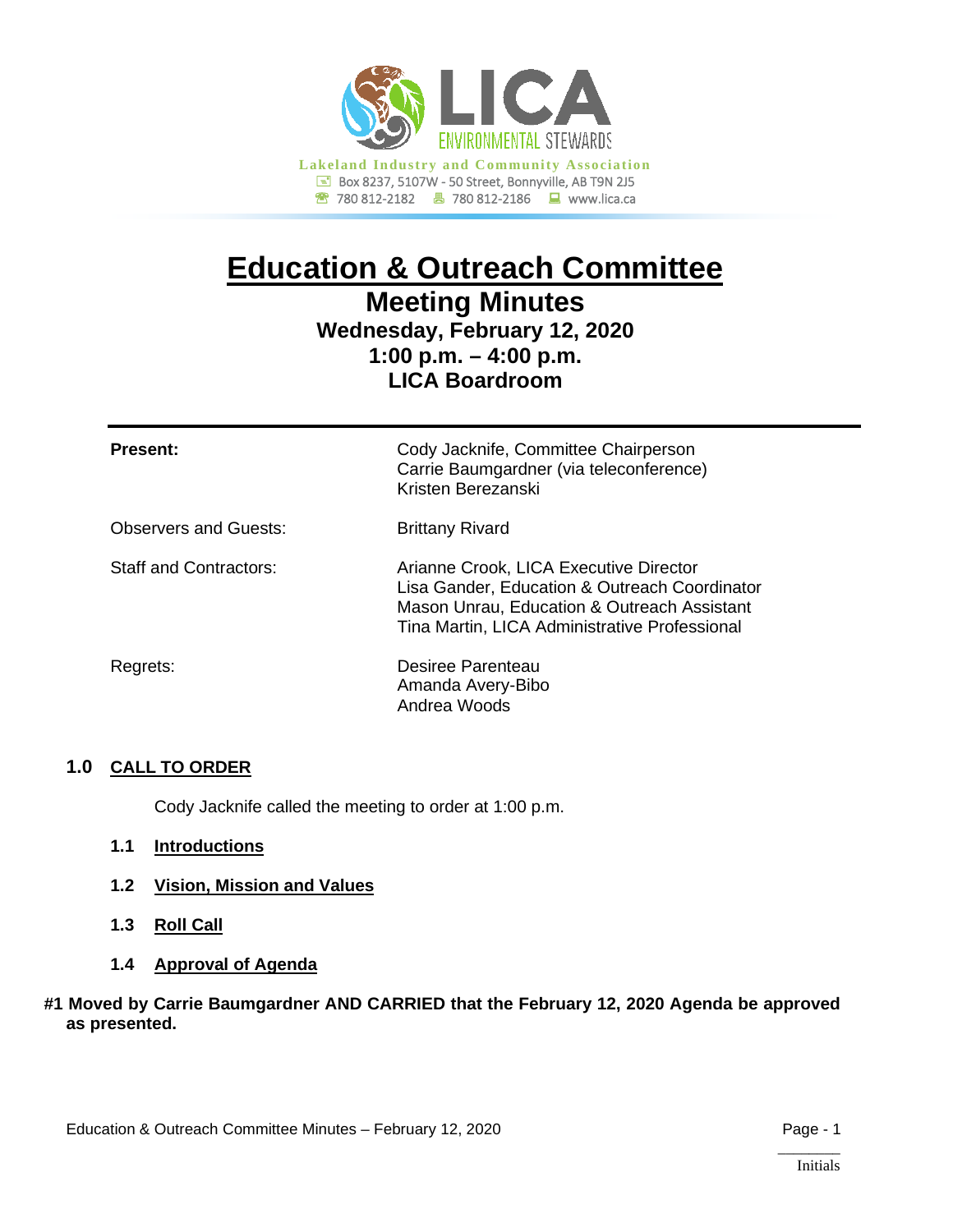#### **1.5 Review of Minutes**

#### **1.5.1 November 18, 2019**

#### **#2 Moved by Kristen Berezanski AND CARRIED that the November 18, 2019 Minutes be approved as presented.**

#### **2.0. ONGOING BUSINESS**

#### **2.1 Education & Outreach Update**

#### **2.1.1 Program Updates**

The Education & Outreach Coordinator presented the E&O Program Update to the Committee.

#### **2.1.2 Upcoming Events**

The E&O Coordinator has a presentation to the Town of Bonnyville Council set for February 25<sup>th</sup>.

Advertising for the upcoming Rural Routes Farming, Energy, and Ecosystems workshop will begin a week in advance of the event on February 27<sup>th</sup>.

#### **2.2 Future Projects & Events**

#### **2.2.1 Calendar Contest Theme**

The Committee reviewed past calendar contest themes and brainstormed new ones. It was decided the theme this year would be "What plants do you love in the Lakeland Region?"

#### **2.2.2 Writing Contest Script Review**

To try to increase submissions for the writing contest, last year the E&O Committee decided to focus the writing contest on Grade 6 and align it with the structure of the Grade 6 English Language Arts Part A Provincial Achievement Test (functional writing assignment). The E&O Coordinator presented a functional writing prompt for the Committee to review. It was suggested that participating teachers submit writing samples that they have marked using the *ELA Grade 6 Functional Writing Scoring Guide.* A team of LICA judges will then evaluate the top writing samples. The E&O Coordinator will consult with Andrea Woods to recruit teachers to judge the writing samples. The deadline for submissions has been set for May  $4<sup>th</sup>$ . Feedback surveys will be sent out to participating teachers to help determine how LICA proceeds with the writing contest in 2021.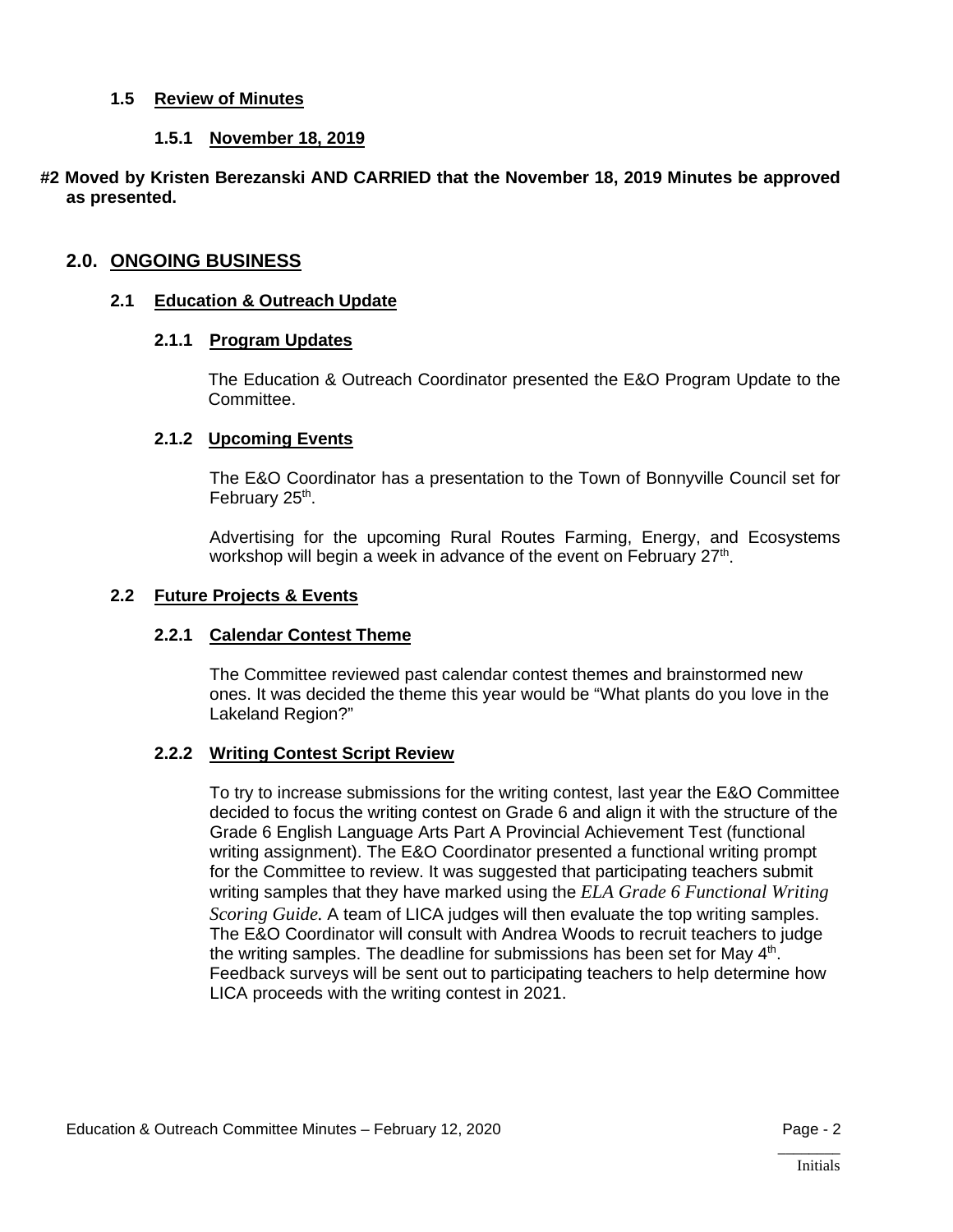#### **2.2.3 Lunch 'n Learns**

#### **2.2.3.1 Survey Results**

The E&O Assistant presented the results from our online Events and Social Media Interests Survey. The top 5 topics of greatest interest to participants were 1) plant identification, 2) advances in geothermal technology, 3) climate change, 4) recycling, and 5) management of bed and shore- bylaws and environmental reserves on lake properties. Future lunch 'n learns will attempt to align with these top areas of interest.

#### **2.2.3.2 Streaming Options**

Zoom through Microsoft Teams was used to pilot test streaming of the Carbon Capture, Utilization, & Storage lunch 'n learn with great success. Future lunch 'n learns will provide a streaming option for participants not able to physically attend.

#### **2.2.4 Synergy- Related School Presentation**

LICA was approached by a Grade 7 teacher to deliver a classroom presentation on

- Earth's crust and core samples how they are taken (technology used)
- Fossils formation and how they created oil and gas (and a brief talk about dinosaurs and the years they roamed to make fossils)
- Different types of layers of rock in the crust.

Unfortunately, we did not have any presentations prepared with this content and there was insufficient lead-time to prepare the presentation in the requested timeframe. LICA would like to develop a classroom presentation that aligns with LICA's role as a synergy group to be able to meet future requests for similar presentations. The E&O Coordinator invited input from the Committee on potential contacts to assist with completing this task.

#### **2.3 Encouraging Stewardship Actions**

#### **2.3.1 Stop Needless Idling Campaign Guide for Schools**

The E&O Coordinator presented the Campaign Guide created for the Stop Needless Idling Campaign. This guide will be posted on the LICA website.

#### **2.3.2 Waste Reduction Guide for Schools**

The E&O Coordinator presented the Campaign Guide created for the Waste Reduction Program. This guide will be posted on the LICA website.

#### **2.3.3 Keep Our Lake Blue Campaign Guide**

The E&O Coordinator presented the Campaign Guide created for the Keep Our Lake Blue Campaign. This guide will be posted on the LICA website.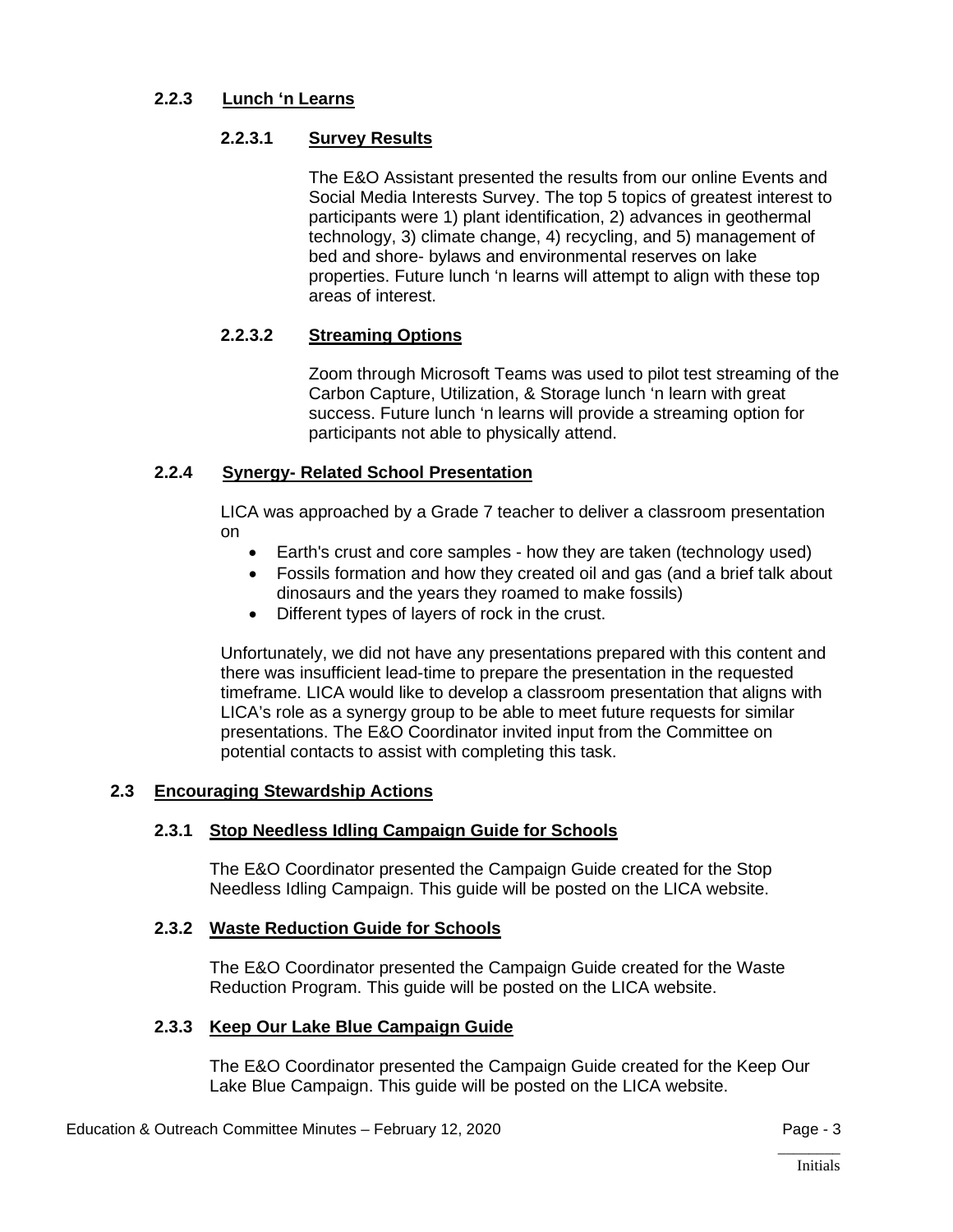#### **2.4 Little Green Sprouts**

#### **2.4.1 Email Motion**

#### **#3 Moved by Desiree Parenteau via email on December 10, 2019 AND CARRIED that 4 additional Little Green Sprouts gardens be purchased and provided to Dr. Brosseau, Holy Cross, Notre Dame Elementary, and Kehewin schools.**

Since the email motion, Vera M. Welsh has declined the Little Green Sprouts garden due to a change in circumstances. To ensure the garden was used we provided a second garden to Light of Christ School as they had 3 applications for gardens.

On February 12, 2020, Little Green Thumbs notified LICA that they would cover the costs of the 4 additional gardens we ordered, saving LICA approximately \$1,000 in costs.

#### **3.0 Action List**

#### **3.1 Follow-up on Action List**

#### **3.1.1 November 18, 2019 E&O Meeting**

The Education and Outreach Committee reviewed the action list for the November 18, 2019 E&O Committee Meeting. An action item needs to be added for the Stream of Dreams offering in Ardmore. Item 2.3.2 in section 3.1.1 can be moved to the IWMPC action list.

#### **4.0 Upcoming Meeting Dates**

- **4.1 Board Meeting – March 12, 2020**
- **4.2 Next Meeting – TBD**

#### **5.0 Adjournment**

Meeting adjourned at 3:00 p.m.

#### **#5 Moved by Cody Jacknife AND CARRIED that the meeting be adjourned.**

Approved on:

Date

\_\_\_\_\_\_\_\_\_\_\_\_\_\_\_\_\_\_\_\_\_\_\_\_\_ Signature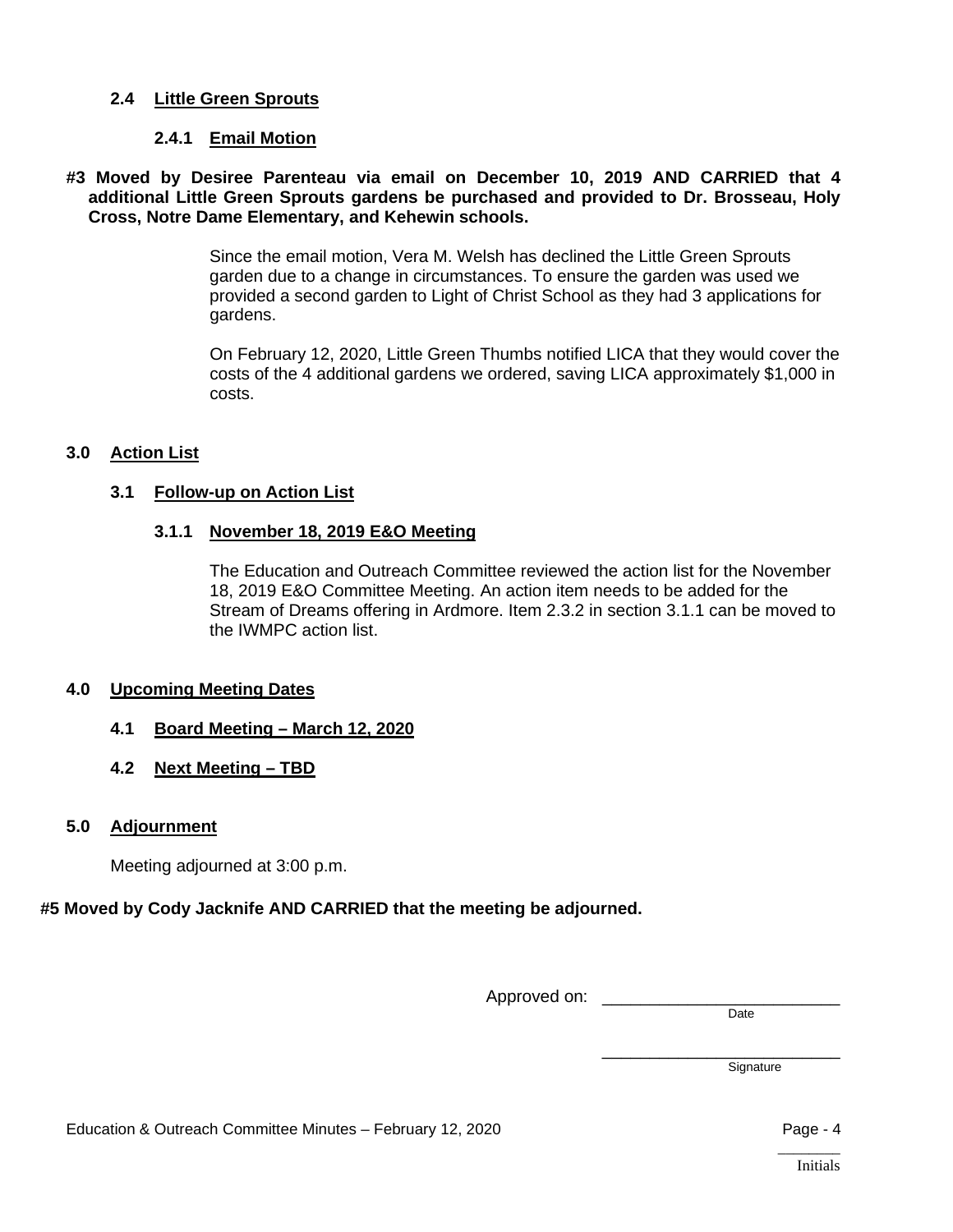

## **LICA Education & Outreach Coordinator Update February 5, 2020**

## **2.1 Education and Outreach Update**

## **2.1.1 Program Updates – 2019/2020**

| People<br>Reached | Water<br><b>School</b><br><b>Programs</b> | Youth &<br>Summer | χ.<br><b>Stream</b><br><b>Science</b> | <b>Community</b><br><b>Events</b> | <b>LICA</b><br>Workshop/<br>Event | Little<br>Green<br><b>Thumbs</b> | <b>CARS</b> | Air<br><b>School</b><br>Programs | Stream of<br><b>Dreams</b> | <b>Contests</b> |
|-------------------|-------------------------------------------|-------------------|---------------------------------------|-----------------------------------|-----------------------------------|----------------------------------|-------------|----------------------------------|----------------------------|-----------------|
| 7038              | 140                                       |                   | 12                                    | 12                                | 10                                | 10                               |             | 19                               |                            |                 |

## • Recent events:

- o Calendar Contest: [13 winners](https://lica.ca/wp-content/uploads/2019/12/Winners.jpg) were awarded their prizes in December
- o [Photography Contest](https://lica.ca/wp-content/uploads/2020/01/Photography-Contest.pdf) launched in January
- o Jan 25: Photography workshop in Bonnyville
- o Feb 1: Photography workshop in Cold Lake
- o Feb 6: Carbon Capture, Storage, and Utilization Lunch 'n Learn

### **Stream of Dreams**

- St. Dominic School's teachers missed out on the program due to a fish shortage; LICA will run the program with the teachers on March 6 during a PD Session
- May 4-6: Ardmore School
- June 1-4: École des Beaux-Lacs

## **AQHI Lanterns**

- The AQHI lantern will follow the portable monitoring station when it moves from Bonnyville to Lac La Biche
- LICA is working with the County of Lac La Biche to have an Earth Day Celebration in Lac La Biche focused on air quality, including a lantern reveal and promotion of the Stop Needless Idling campaign

## **Little Green Thumbs**

• Applications will open for the 2020-2021 school year in March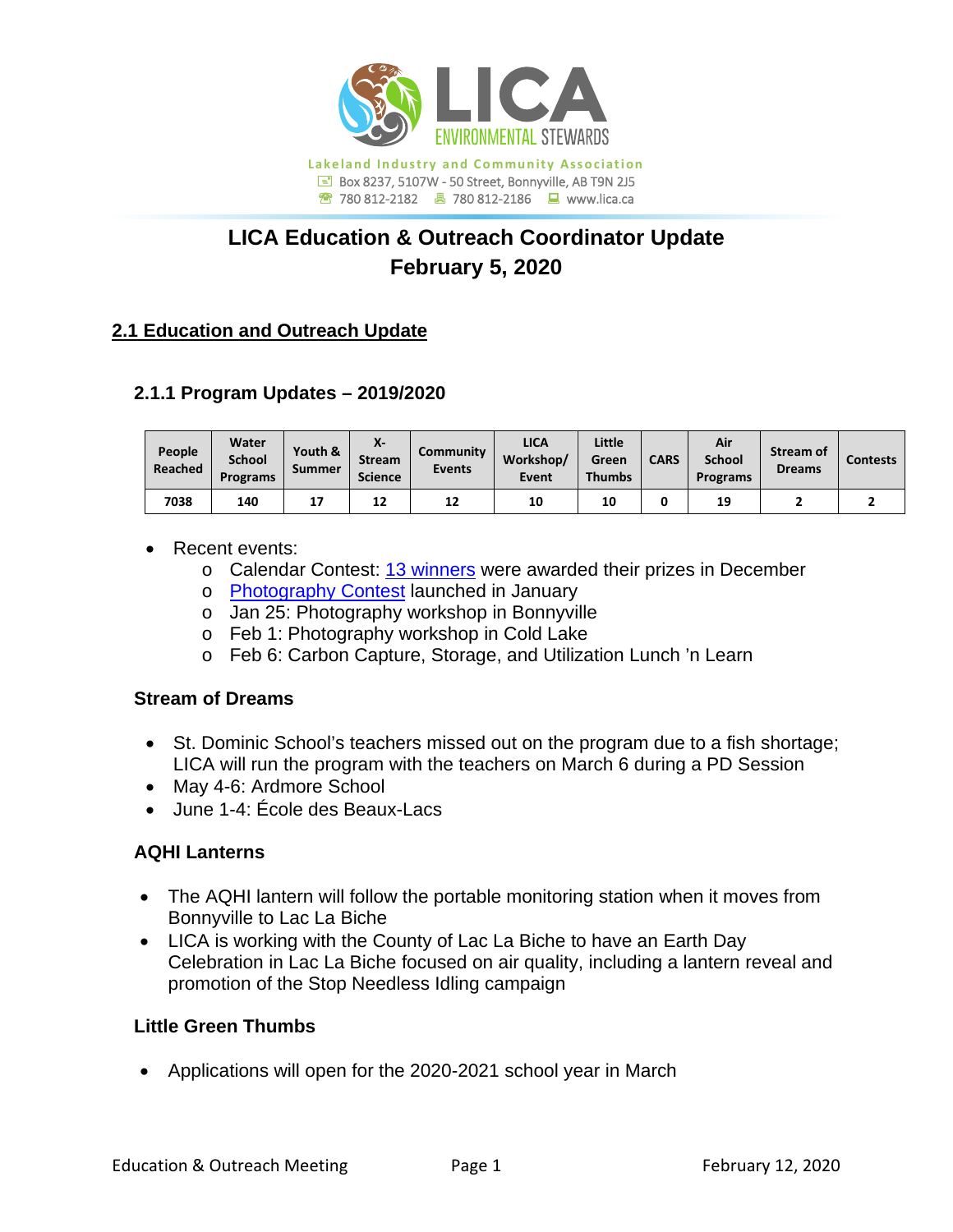## **Little Green Sprouts**

- LICA received 3 gardens at no cost and purchased 4 gardens
- Vera M Welsh declined its garden. Since Light of Christ School had 3 teachers apply, we sent a second garden to Light of Christ.
- Gardens were allocated to:
	- o Light of Christ Catholic School (2)
	- o Dr Bernard Brosseau School (1)
	- o Holy Cross Elementary School (1)
	- o Kehwin Community Education Centre (1)
	- o Kikino School (1)
	- o Notre Dame Elementary School (1)

## **Stop Needless ldling**

- The [Stop Needless Idling](https://www.albertaairshedscouncil.ca/60-seconds) campaign, in partnership with the Alberta Airsheds Council, has launched. LICA has installed signs to remind drivers to not idle in the LICA parking lot.
- Stickers are available to those who pledge to stop idling.
- LICA presented the campaign to the MD of Bonnyville's Council during their February 5, 2020 meeting.

## **Student Action Challenge – École des Beaux-Lacs**

- In December 2019, LICA supported Ecole des Beaux-Lacs in completing a grant application for AEP's 2019-2020 Climate and Environment Student Action Challenge. The school was successful with its application and was awarded \$978.00 from AEP.
- The grade 5 class will work to reduce the school's carbon footprint by implementing a recycling program and an anti-idling campaign. LICA arranged a presentation from the MD of Bonnyville regarding recycling, organized a tour of the solid waste facility, and is supporting implementation of the students' recycling initiative. LICA presented air quality information to the class, used the CARS air beams to help the students collect baseline particulate matter data, and provided the students with brochures and information to distribute to parents.

## **Caring for our Watersheds – Dr. Bernard Brosseau School**

- LICA sent information to all schools in the LICA region about the Caring for our [Watersheds](https://caringforourwatersheds.com/canada/central-alberta/contests/past-winners/) contest.
- Dr Brosseau's Grade 8 science teacher requested a presentation from LICA about issues in our watershed to give students project ideas and to explain the contest.
- LICA will be returning to the school in Feb/March to help judge the student's proposals before they are sent in for the contest.